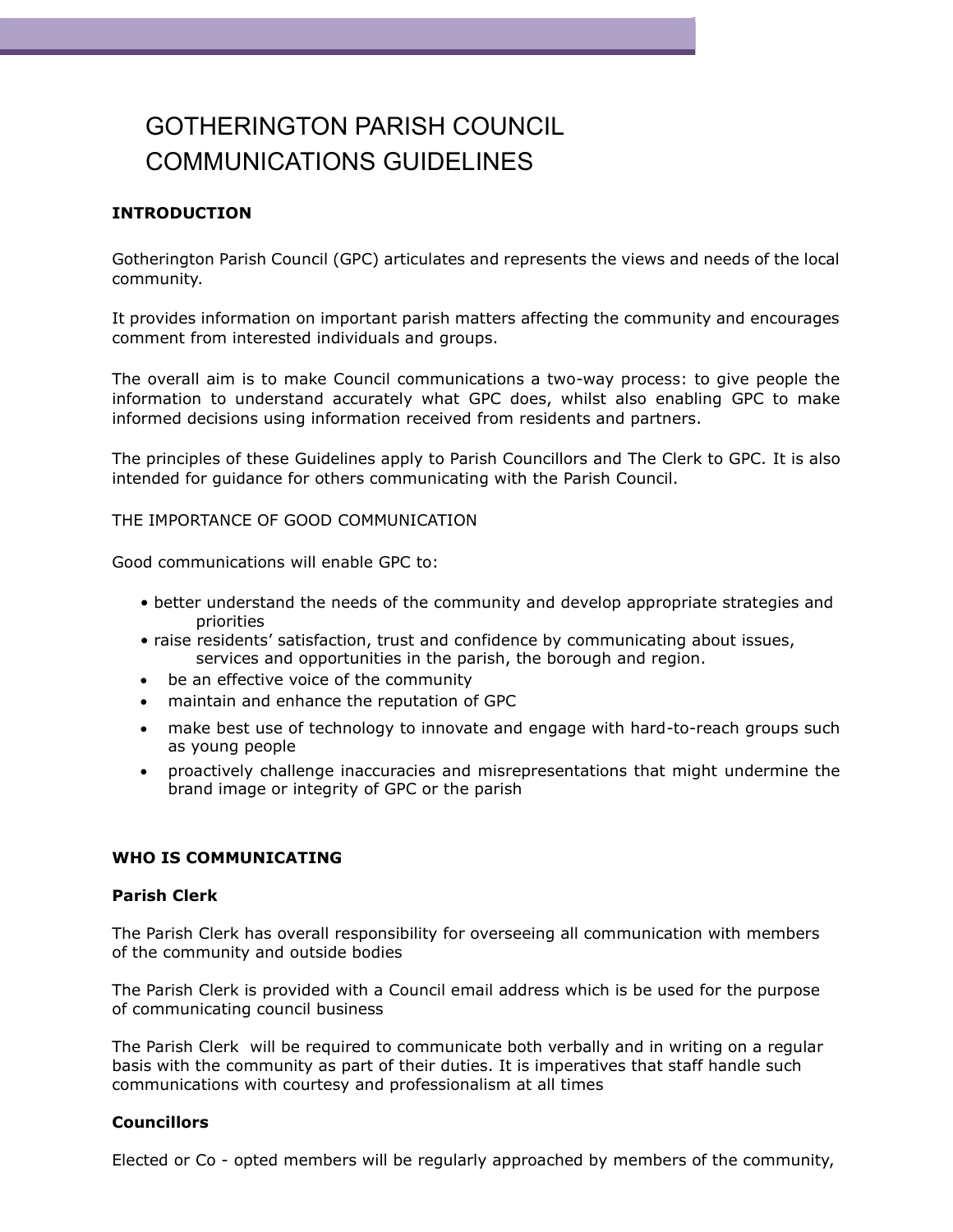as this is part of their role. However, enquires from the public dealt with by Councillors will reflect on GPC. Enquiries may be in person, by telephone, letter or email. When in doubt about how to respond to an enquiry, the guidance of the Parish Clerk should be sought.

At no time should Councillors make promises to the public about any matter raised with them other than to say they will investigate the matter.

All manner of issues may be raised, many of which may not be not be relevant to GPC. Depending on the issue it may be appropriate to deal with the matter in the following ways:

- refer the matter to the Parish Clerk who will then deal with it as appropriate
- request an item on a relevant agenda
- investigate the matter personally, having sought the guidance of the Parish Clerk.

Councillors must ensure that any all communication with the public on council related matters reflects the decisions and policies of GPC regardless of the councillor's individual views on any subject.

# **COUNCIL MEETINGS AND COUNCILLOR INTERACTION**

GPC meets on the second Tuesday of every month. Meetings start at 7:30pm. The floor is open to the public and press for representations and questions for 15 minutes before the start of the main meeting.

GPC has a number of working groups whose activities are reported back to the council in the monthly meetings.

An initial draft of the minutes shall be produced by the Clerk and issued to all Councillors within 7 days by email for review. Any amendments shall be made and a subsequent draft issued for publication. The Agenda and Minutes of the meetings are published on the council website following approval at a council meeting.

Councillors who have taken on responsibility for some action which involves written or verbal communications with third parties shall lodge a copy of any such communications with the Clerk.

Guidance on interaction:

- GPC Councillors should always disclose their identity and affiliation to the Parish Council,
- All media enquiries should be directed to the Chairman or the Parish Clerk.
- If appropriate, for a specific issue the Chairman may authorise the Clerk or another councillor to make a statement on behalf of GPC.
- All media comment must accurately reflect GPC's position on the topic, as adopted in documents
	- o e g minutes and policies.
- All decisions of GPC made in an open meeting can be quoted and made available to the media using a copy of the minutes of the meeting.
- The person responding to the media enquiry should have the necessary facts and understanding and be able speak with some authority, using plain English.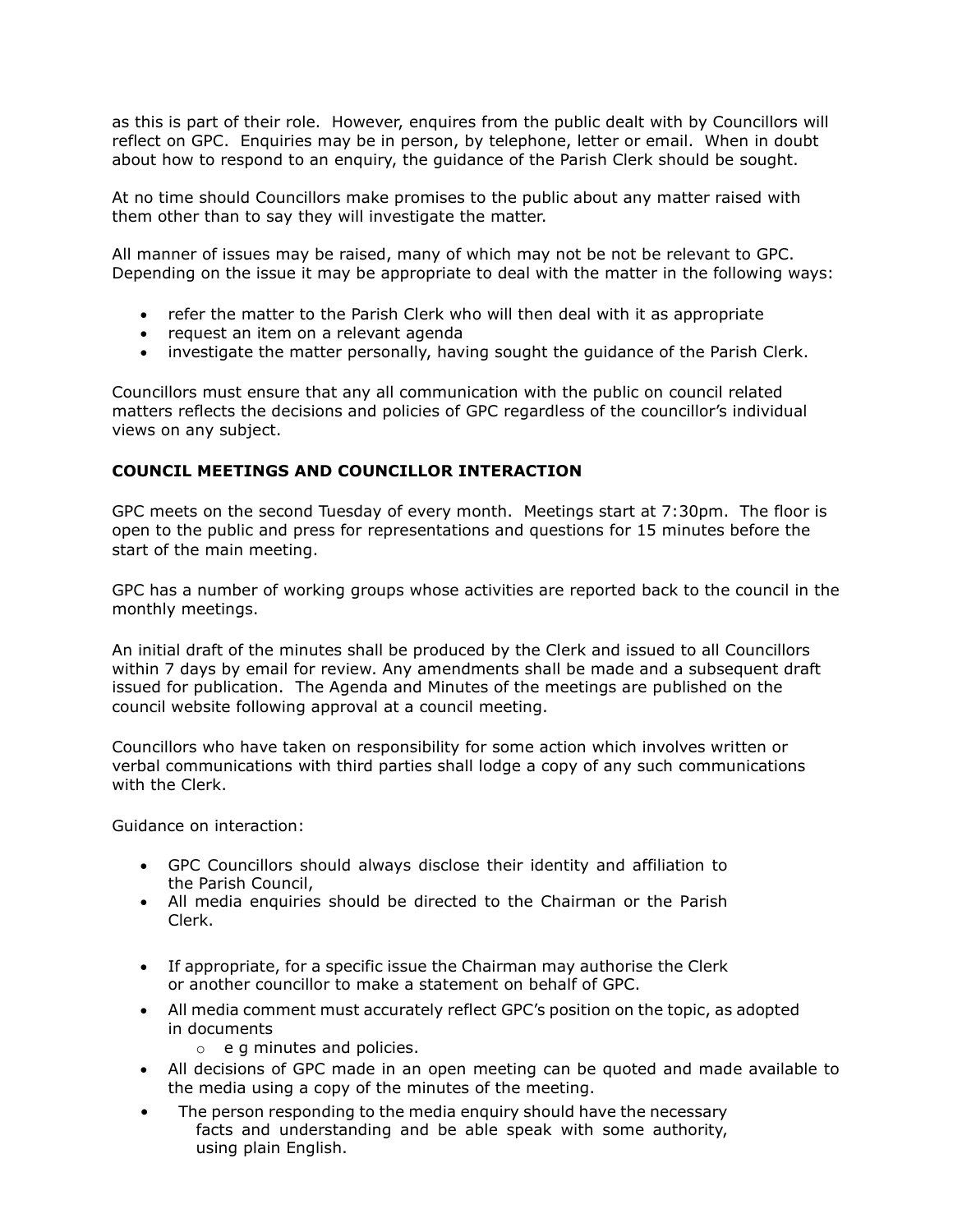- Councillors should not make 'personal comments' which could damage the reputation of GPC or negatively impact on teamwork or credibility of the Parish Council or members of the community.
- Comment on matters which are, or are likely to be, subject to legal proceedings should be subject to advice taken from GPC's Solicitor before any response is made.
- Councillors wishing to make a 'personal statement', to the media are not acting on behalf of the Council, and must state clearly inform the media:
	- that their comments are made as an individual and are not necessarily the view of GPC;
	- that other Councillors may hold a different view;
	- that the matter may still need to be discussed or resolved by GPC.

# WHO WE SHOULD BE COMMUNICATING WITH

The Council's audience is wide and varied but will typically include:

- GPC employees and contractors
- Residents
- County & Borough Councillors and staff
- Hard-to-reach groups, including young people
- The media
- Voluntary groups and organisations
- Businesses in the community
- MPs
- Other public sector organisations (police, health, fire)

### HOW WE SHOULD BE COMMUNICATING

Different forms of communication will appeal to different ages, social groups and demographics so it is important to ensure that within reason, all options for increasing communication and participation are reviewed over time in order to communicate effectively with everyone.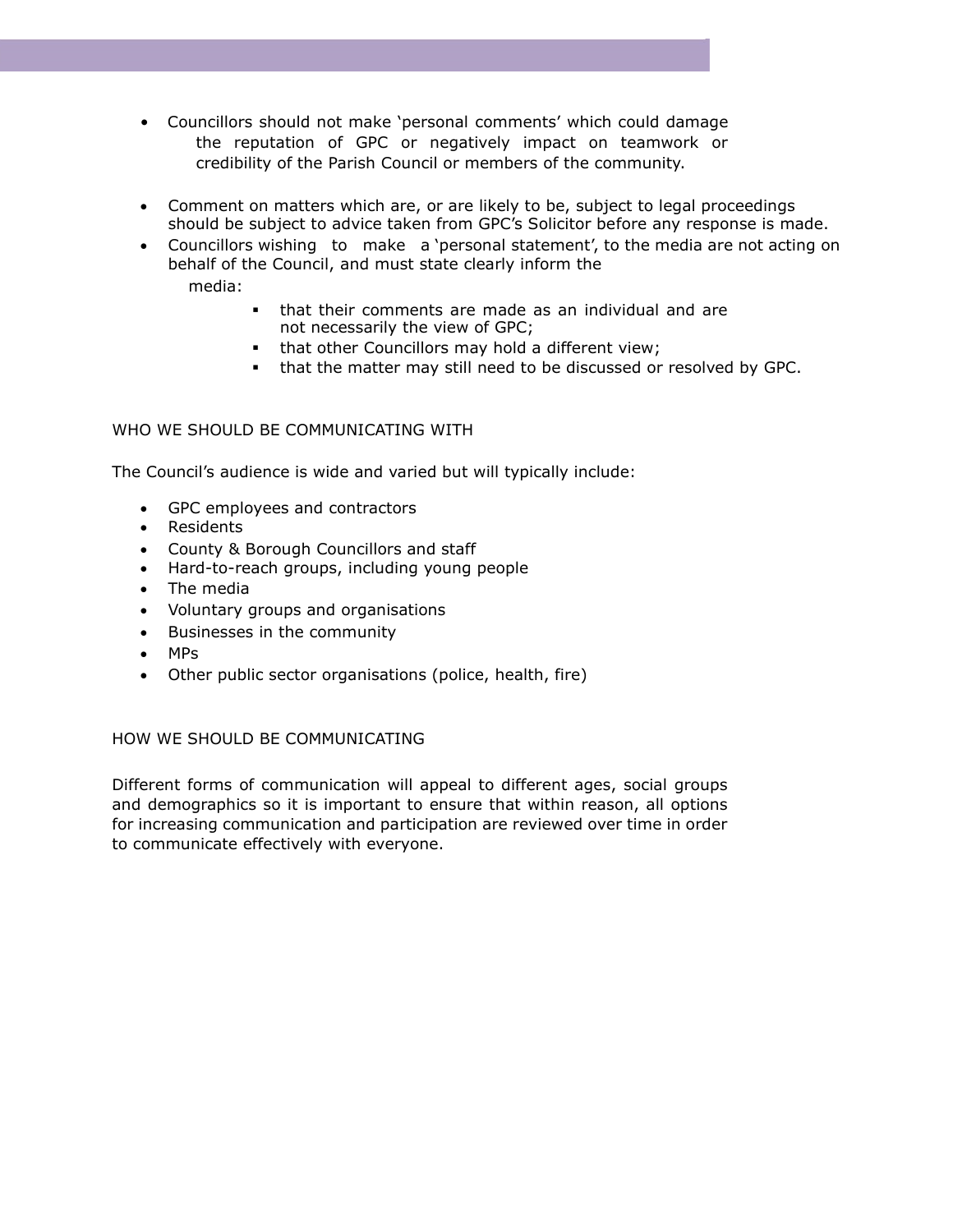The advances made in information technology offer new ways of communicating. At the same time, for many people, traditional methods – newspapers, telephone, posters and leaflets –still play a fundamental role that must not be undervalued.

Currently Council communication is achieved mainly through:

- Parish Council meetings
- Councillor interaction,

.

- GPC website, managed by the Parish Clerk.
- Notices on village notice boards and in the phone box
- Contributions Gotherington Topics, the Parish newsletter, which is issued 3 times a year
- Gotherington Parish Council Facebook page

GPC will continue to explore ways in which communication could be improved:

## PRESS - MANAGE THE MEDIA EFFECTIVELY

Key points for effective management of media relations:

- Respond to journalists in full within a reasonable time
- Be helpful, polite and positive
- Never say 'no comment'
- Ensure all statements or responses to hostile enquiries are cleared by the Chairman or the Parish Clerk.
- Evaluate media coverage
- Issue timely and relevant press releases
- Pre-empt potential stories arising from council agendas/minutes by issuing proactive PR (where possible)

### VILLAGE NOTICE BOARDS

The village notice boards and old telephone box will be kept updated to ensure that members of the community who are less active online are kept aware of key information.

The Parish Clerk will delegate to members of GPC the posting of notices to the notice boards.

### ONLINE PRESENCE

#### Council Website

Online content should be objective, balanced, informative and accurate. What is written on the web is permanent.

GPC's website is to be regularly. updated and kept up-to-date. The Parish Clerk is responsible for the GPC website

All communications should promote the council website and if appropriate its social media accounts.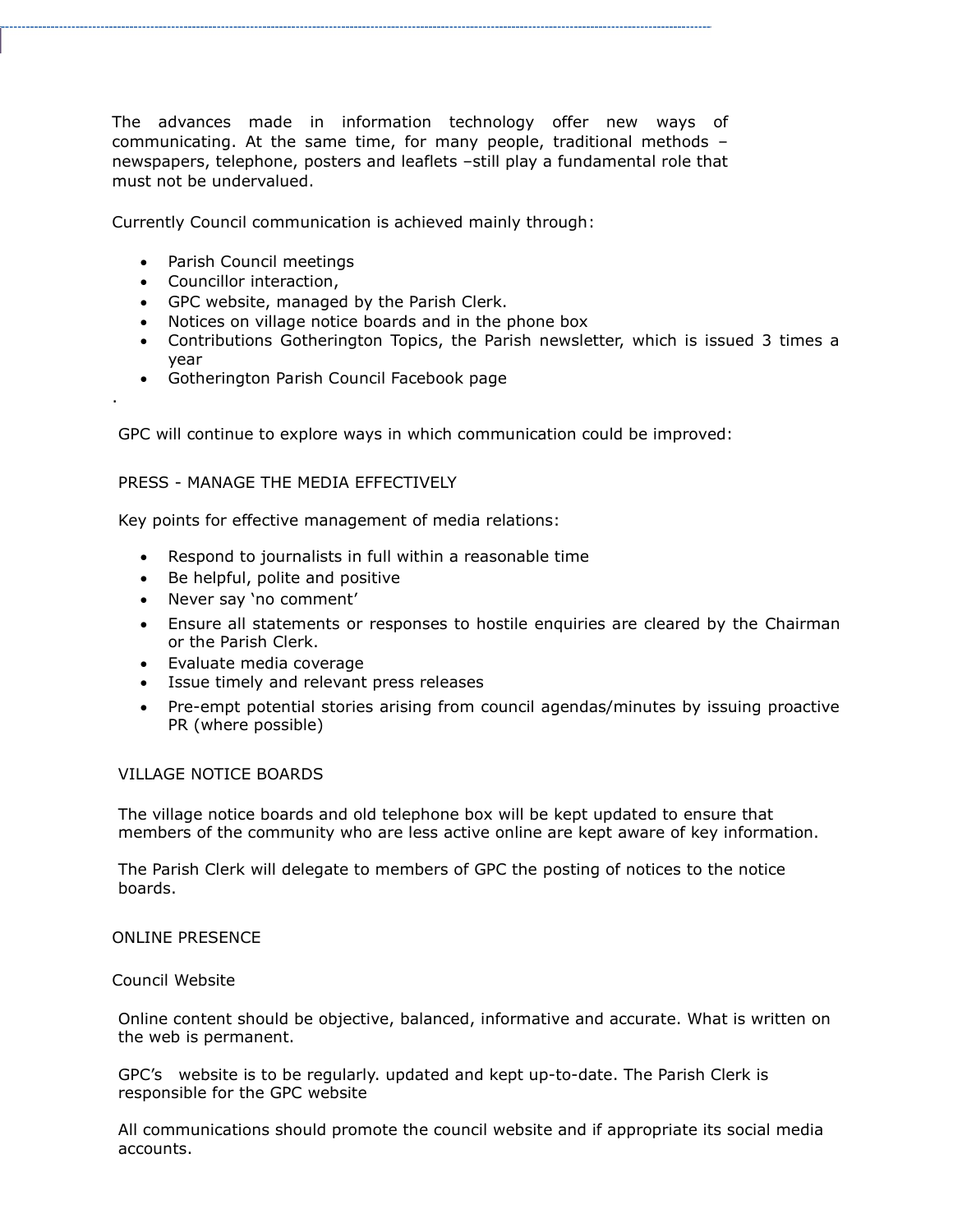It is important to ensure that links to the website are provided from other key partners, especially Tewkesbury Borough Council.

## Council Facebook page

GPC has a dedicated Facebook page which is managed by the Chair, posts can be made to advertise information, but responses cannot be made. The site is purely for communication of Parish Council matters and is not a discussion forum. Parish Council matters should not be posted on the Village Facebook page.

The dedicated FB page provides a forum for reaching a large section of the village with Parish Council Matters. Posts have to be carefully monitored by the administrators to ensure the content was appropriate to the forum.

### PUBLICATIONS

## Gotherington Topics

Gotherington Topics and is delivered to all households in the village three times a year. The Chair of the Parish Council produces an article which is included in each publication, updating members of the community of the Parish Council activities and plans

### EMAIL

GPC councillor emails should be considered to be in the public domain.

All-inclusive group emails should cover the entire Council including the Clerk, Email communication should be primarily focused on parish council activities.

Information that relates to matters on an agenda should be circulated to all Parish Councillors at least three days prior to the relevant meeting

Discussion of matters should not be conducted via email unless this has been agreed in a meeting or there is a pressing time constraint

Where possible" reply to all emails" should be avoided unless they contain additional information that is relevant to decision making or should be common knowledge. Reponses of acknowledgement or thanks should only be sent to relevant individuals

All emails should be courteous and polite and should not be disrespectful or rude.

### COMMUNICATION - GOOD PRACTICE

It is imperative that:

• all communication from GPC is courteous, timely, professional, appropriate and reflects the decisions and policies of council;